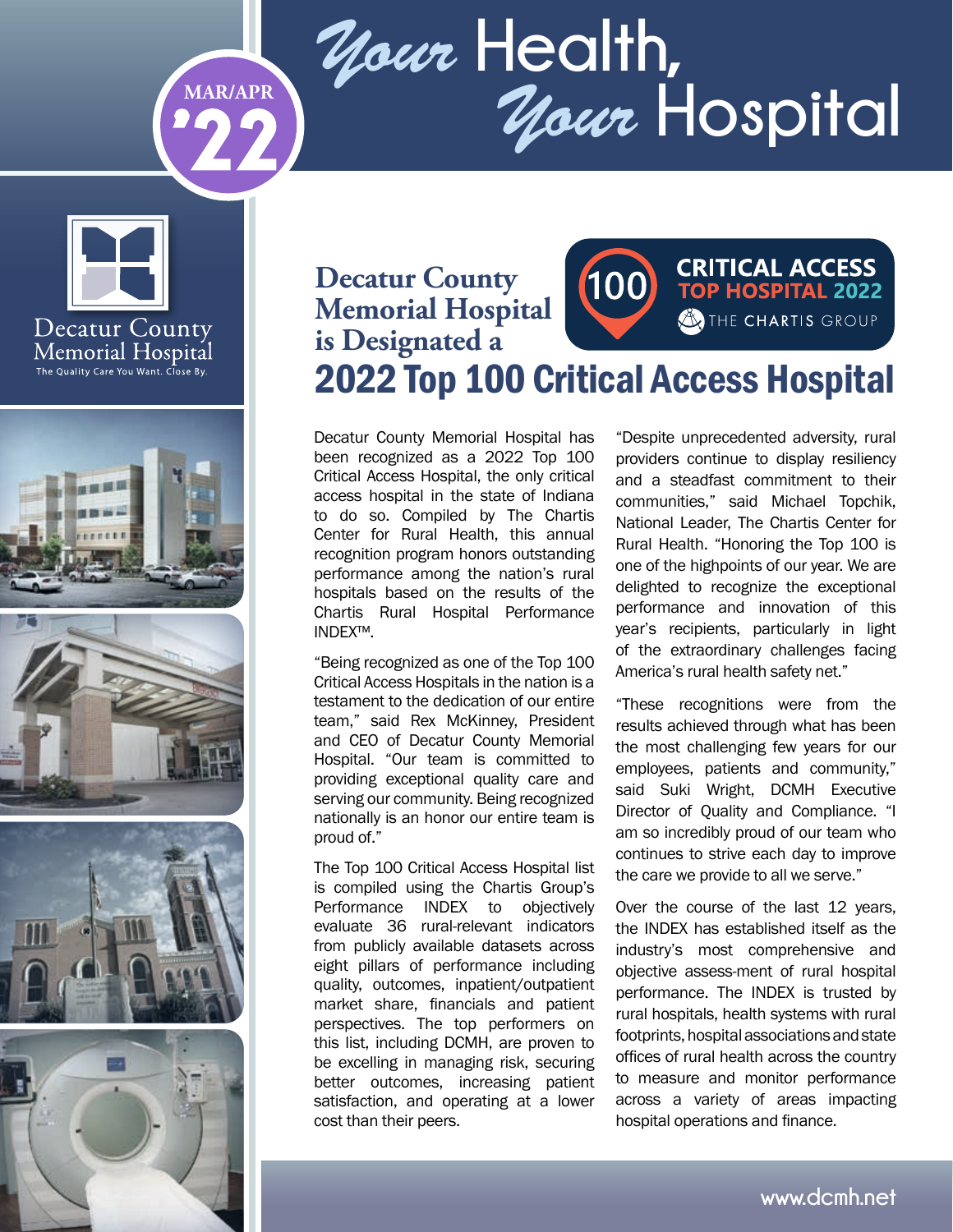## PATIENT TESTIMONIAL PER

## **Back Home Again in Indiana**

As Decatur County Memorial Hospital introduces plastic surgery into its service offerings, the hospital also welcomed Jacob Grow, M.D. to its staff in November.

For Dr. Grow, it's a bit of a homecoming. A native of Columbus, Indiana, he graduated from Wabash College and Indiana University School of Medicine before completing a six-year residency in plastic surgery at the University of Kansas Medical Center in Kansas City. The next stop was the Cleveland Clinic where he completed a highly coveted aesthetic fellowship focusing on cosmetic surgery of the face, breast and body. He returned to the area to practice at Southern Indiana Aesthetic & Plastic Surgery in Columbus and has enlarged his practice to include DCMH.

CC<sub>I can care for</sub> patients in their communities without them having to travel to Indianapolis or Cincinnati.

- Dr. Jacob Grow

While it's been a bit of a long and winding road to get back home, Dr. Grow had known from a young age he wanted to be a surgeon, and even before entering medical school he knew he wanted to pursue plastic surgery.

"Plastic surgery is a unique field," he explains. "We work with patients of all ages and on all areas of the body. It's

not all cosmetic. It varies from treating face trauma and reconstruction after cancer to burns and cleft palettes on newborns. I enjoy that aspect."

As a native of southeastern Indiana, Dr. Grow is committed to providing accessible and outstanding care to patients. "Most plastic surgeons practice in large metropolitan areas. I'm hopeful I can care for patients in their communities without them having to travel to Indianapolis or Cincinnati," he says.

Dr. Grow is optimistic that by working within the community, and building those patient-doctor relationships, patients can enjoy optimal results from their procedures. "It is essential to create a trusting relationship with a surgeon. Meeting someone you can trust, developing a mutual respect and allowing for communication about the procedure and realistic outcomes," he says. "That's really the case for *all* surgeries and is when you get the best outcomes."

Dr. Grow makes a concerted effort to earn and keep that trust. "I only offer procedures that I believe in and ultimately will give the result a patient is looking for," he says. "There are so many products and modalities out there that promise so many things. I think a lot of people get duped into thinking there's some magic treatment for all problems. My goal is to tell patients what *WILL* be a successful treatment and educate them about a realistic outcome."

#### It's a Family Affair at DCMH

And he's not alone. His wife is Dr. Krista Grow, a native of Batesville, Indiana who is an emergency room physician at Decatur County Memorial Hospital. Meeting his wife during med school, the



*Plastic Surgeon Dr. Jacob Grow and his wife and ER physician Dr. Kristin Grow*

two did a couples' match residency (a couple applies together for a residency at the same hospital) in Kansas and likewise, both went on to Cleveland. When they returned to Indiana, it only seemed natural that they continue co-working. "Jacob is so meticulous, caring, detailoriented and methodical. I find it enjoyable to work in the same hospital system. He's the smartest and best person I know, and I am proud and confident every single time I refer a patient to him," says wife Krista. "I, on the other hand, enjoy the fast paced, erratic life of the ER. I often meet people on some of the worst days of their lives, but I feel blessed and honored to make an impact in those moments."

"She's my better half for sure and is great at what she does," he says.

The couple has two children  $-$  3 and  $1\frac{1}{2}$ years old – and, like many young families, are thrilled to have grandparents nearby to provide a bit of a break for two busy working professionals.

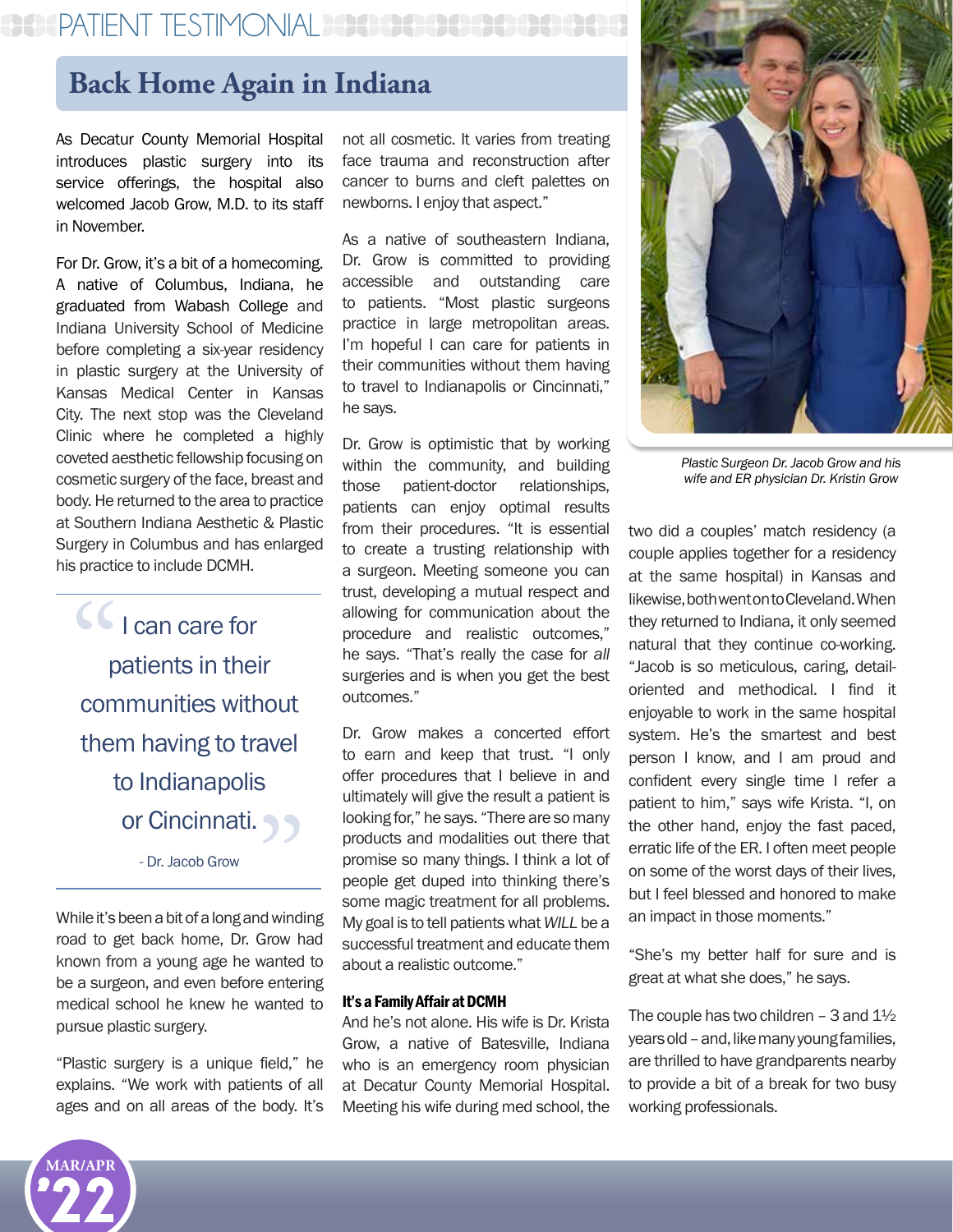# Feel it in my gut, has been present for centuries. It is derived<br>from the belief that many emotions and feelings seem to originate from<br>the stemsch area, also called the gut

What could be causing my tummy troubles, and how do I know if I should make an appointment with my healthcare provider?

Heartburn. Gas. Bloating. Diarrhea. Constipation. They're not the topics we typically love discussing—but if they're affecting your life, don't keep it to yourself. If you "feel it in your gut," make an appointment with your healthcare provider who can determine if your symptoms are warning signs of a serious gastrointestinal problem that requires treatment.

#### When to Call Your Doctor

Everyone experiences the occasional bout of tummy troubles, especially if we are under stress or eat something that doesn't quite agree with us. However, if symptoms persist, or disrupt your daily activities, it's time to see the doctor.

Serious gastrointestinal (GI) symptoms require prompt medical attention. These include:

- **Blood in your stool**
- $\blacksquare$  Change in bowel habits
- $\blacksquare$  Persistent heartburn (acid reflux)
- $\blacksquare$  Difficulty swallowing
- $\blacksquare$  Incontinence
- $\blacksquare$  Nausea or vomiting (especially if you have blood in your vomit)
- **n** Unexpected weight gain or loss

#### GI Diagnoses

#### Acid Reflux/GERD

Caused when stomach acids back up—or reflux—into the esophagus, acid reflux can damage the lining of your esophagus and cause heartburn. When chronic, uncontrolled heartburn or gastroesophageal reflux disease (GERD) occurs, it can lead to esophageal inflammation and—in certain cases—an increased risk of cancer of the esophagus.

#### Diverticulosis/Diverticulitis

Diverticulosis—small outpouchings in the lining of the gastrointestinal tract—is common among older people but usually produces no symptoms. Diverticulitis develops when one of the outpouchings becomes inflamed or infected. A prescription for antibiotics is the first line of treatment.

the stomach area, also called the gut.

#### Irritable Bowel Syndrome

IBS is second only to the common cold as a reason for calling in sick to work, according to the American College of Gastroenterology. Symptoms—painful cramps, bloating and constipation or diarrhea—often worsen with stress, although the exact cause of IBS is not known. There is no single treatment regimen; dietary changes help some people, and fiber supplements may be used as well. Research in the past decade has led to the development of new medications to treat IBS.

#### Hiatal Hernia

This is a condition in which a portion of the stomach protrudes upward into the chest through an opening in the diaphragm. It may account for some acid reflux symptoms. Most people who suffer from this common condition require no treatment, but laparoscopic surgical repair can be an option if symptoms are severe.

#### Inflammatory Bowel Disease (IBD)

As the name indicates, IBD—which includes both ulcerative colitis and Crohn's disease—occurs when the bowels (intestines) become inflamed. There's a genetic predisposition to these conditions but no one specific cause.

#### Ulcers

An ulcer occurs when an area of the intestine is eroded. The majority of ulcers occur as a result of an infection by the bacteria Helicobacter pylori (H. pylori) and can typically be treated effectively with antibiotics. The other common cause of ulcers is nonsteroidal anti-inflammatory agents, which include aspirin, ibuprofen and arthritis medications.

#### Colorectal cancer (CRC)

More than half of all GI cancers are cancers of the colon and rectum. CRC is the fourth most frequently diagnosed

cancer. The good news is that screening reduces deaths from CRC. You can actually lower your risk for developing CRC by not smoking, eating a healthy diet, and getting regular exercise. The U.S. Preventive Services Task Force recommends adults at average risk begin screening at age 50 (45 for African Americans). The frequency of screening depends on the type of test.

#### Treatment Options

from the belief that many emotions and feelings seem to originate from

Keep a record of your symptoms, including what you ate and when your symptoms occurred. This will help your doctor make an accurate diagnosis.

Depending on the specific digestive disorder, your physician may recommend one or more of these treatments:

- $\blacksquare$  Making lifestyle changes, such as maintaining a healthy weight and reducing stress.
- $\blacksquare$  Altering your diet to avoid foods that aggravate your digestive system.
- Taking over-the-counter or prescription medication to ease symptoms.
- $\blacksquare$  Undergoing surgery to treat an underlying condition.